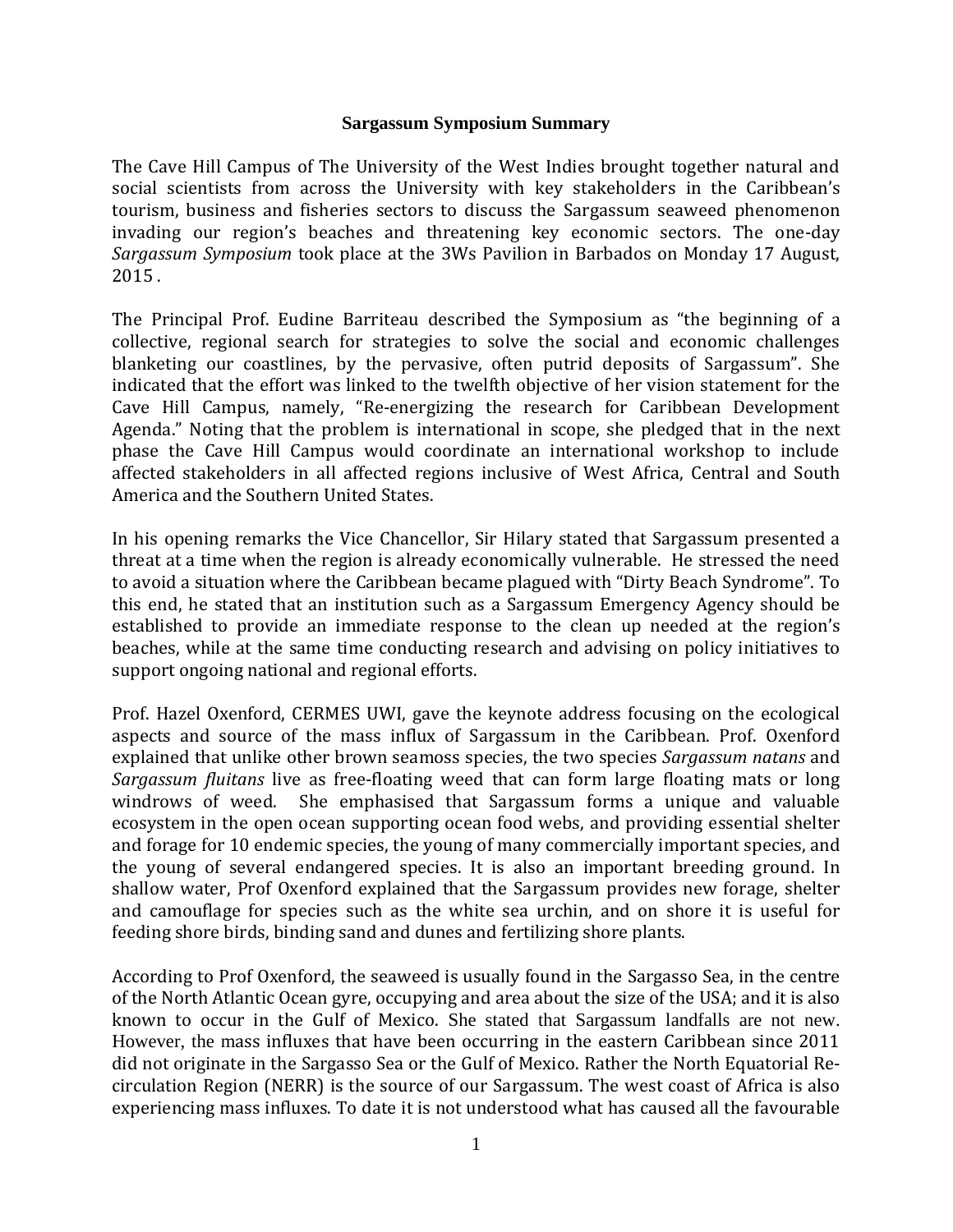environmental conditions to occur together to create the mass influxes. These conditions include the salinity, currents and nutrients in the NERR, the latter originating from the Orinoco and Amazon Rivers, deep water upwelling, as well as the Sahara dust plume over the Atlantic. It is also uncertain whether climate change is a significant driving force; and if this phenomenon will continue. At present, on-going research is attempting to predict the future occurrences of Sargassum in the Caribbean by examining patterns in North and Equatorial Atlantic climate indices, and using drifters and current models to examine and predict surface currents. They are also trying to understand the impacts on fish resources.

In the first panel discussion– "The Impacts of the Sargassum Seaweed in the Caribbean," Fabian Hinds from the Coastal Zone Management Unit (CZMU) identified three areas that were of particular concern for his Unit. Stating that under the CZM Act it was an offence to remove beach material and vegetation, and further, that the Draft ICZM Plan recommends limiting destructive practices e.g. driving on beaches, he noted that the Unit was concerned about the destructive removal practices because they result in the removal of sand and other beach material, as well as the compaction of sand. While acknowledging that the Sargassum can have negative socio-economic impacts for the tourism, fisheries, recreation and other sectors, Mr. Hinds said that the removal was impacting on the beach profile monitoring activities and that therefore the demand for clean beaches must be balanced with threat of beach destruction. He therefore recommended that there be communication between the CZMU, NCC and other involved entities so that the Unit could make recommendations for beach cleaning that would be mindful of the threats. He did acknowledge that the National Conservation Commission (NCC) coordinates beach cleaning efforts with consideration to CZMU recommendations, and that a cabinet paper was developed jointly between CZMU and NCC to augment beach cleaning efforts. He also asked that public assistance while encouraged be done in consultation with the NCC.

The second concern raised by Mr. Hinds was the impact on nearshore water quality, because the Sargassum decay may cause increased nutrients, biological oxygen demand, hydrogen sulphide and alkalinity which would exacerbate the degradation of the corals. In this regard, he urged that the compounds released during decay of the seaweed (and their potential effects) must be determined; that monitoring efforts to be enhanced in order to capture the effects of Sargassum; and that the removal of Sargassum is required prior to decay.

Thirdly, Mr. Hinds expressed apprehension about the Sargassum smothering and shading the corals. Corals require light to photosynthesise and the Sargassum floating at the surface will block light, preventing photosynthesis and the corals will become stressed if Sargassum remains for extended periods of time. Moreover, where Sargassum settles on top of corals, physical damage may result. Mr. Hinds reiterated that appropriate techniques for removal must be developed.

In the second presentation on the panel, Mr. Stephen Willoughby, the Chief Fisheries Officer, explained that the Sargassum piles up on beaches and in nearshore waters therefore preventing access to and launching and hauling of boats. It also gets trapped in the cooling and propulsion systems of the vessels, causing them to malfunction, and as a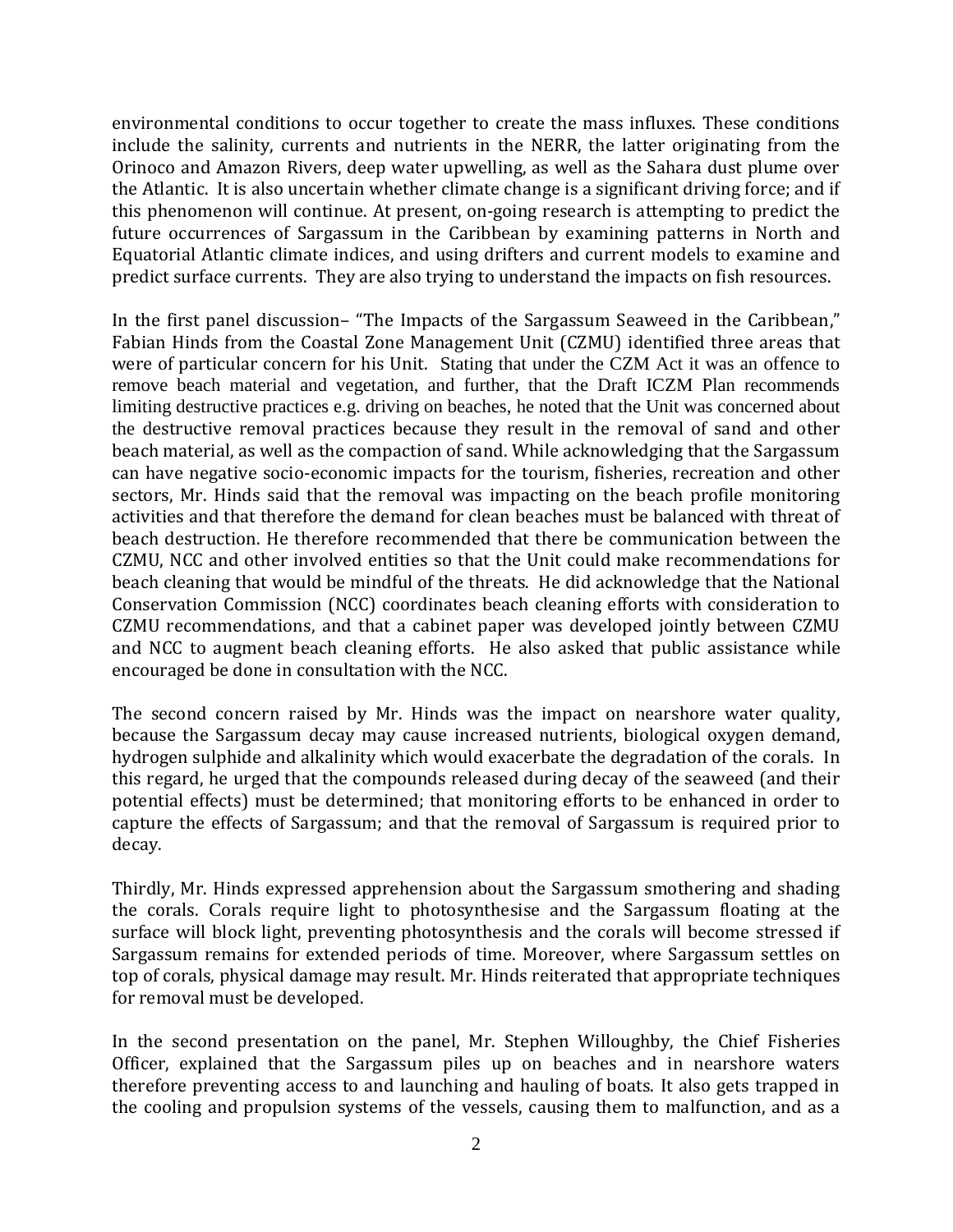consequence, fuel consumption of some boats is higher and in some instances fishing trips are extended. It has also decreased the ability of some fisherfolk to take fishing trips.

In the presence of Sargassum some fish species such as adult dolphinfish and amberfish, small dolphinfish, tuna, tabios and turpits are abundant, whereas flyingfish catches decrease. The Chief Fisheries Officer noted that while fish prices are high the income generated is low.

The Sargassum has presented health risks to the fishers; there have been reports of itching skin and ear infections, and a rash that may become infected. There are also sore muscles from hauling gear laden with Sargassum. Fishers have also complained that the atmosphere is polluted with hydrogen sulphide which affects the throat causing coughing; burns of the nose and eyes; upsets the stomach; and triggers respiratory problems.

Mr. Willoughby stated that in trying to cope with the situation fisherfolk were keeping a constant lookout for Sargassum while at sea. They were navigating around the Sargassum wherever possible, and were either manually removing the Sargassum from the propeller and rudder, or running the engine in reverse to clear it. Some persons had opted not to fish when the Sargassum is present. In some cases fishers have had to abandon some landing sites and fishing gear.

In the final presentation of the panel, Mrs. Sue Springer, Chief Executive Officer of the Barbados Hotel and Tourism Association, stated that rather than dwell on the negative impacts that the seaweed has had on the industry – cancellations, increased costs to bus guests to alternate beaches, clean ups etc. – she would focus on some of the possible opportunities. She said that having an Early Warning System in place would help the members of the industry prepare for expected influxes. She felt that possible ways of including the guests could be creative scavenger hunts. Mrs. Springer noted that some of the chefs were experimenting with creative ways of including the seaweed in their menus. She also informed the audience that the Caribbean Hotel Association had created a Sargassum Resource Guide to assist hotels and destinations with developing a local action plan to manage and minimize the impact of Sargassum in an environmentally sensitive manner. The guide was available on the CHA as well as the BHTA websites.

In the second panel "Adaptation and Mitigation: Social and Economic Opportunities", Dr. Winston Moore, Senior Lecturer in the Department of Economics of the Faculty of Social Sciences UWI, led off the discussion with a focus on harnessing the Sargassum Seaweed as a Green Economy opportunity. Among the opportunities that he explored were the use of the seaweed for bioabsorption; in agriculture for plant growth; and for manufacturing bar soaps, body washes, creams and gels. Dr. Moore also presented some data on the current market prices of these items, demonstrating the positive economic impact that was possible. He stressed that there were many opportunities for small business development, green exports, employment, linkages with tourism and overall there could be a good impact on the generation of foreign exchange.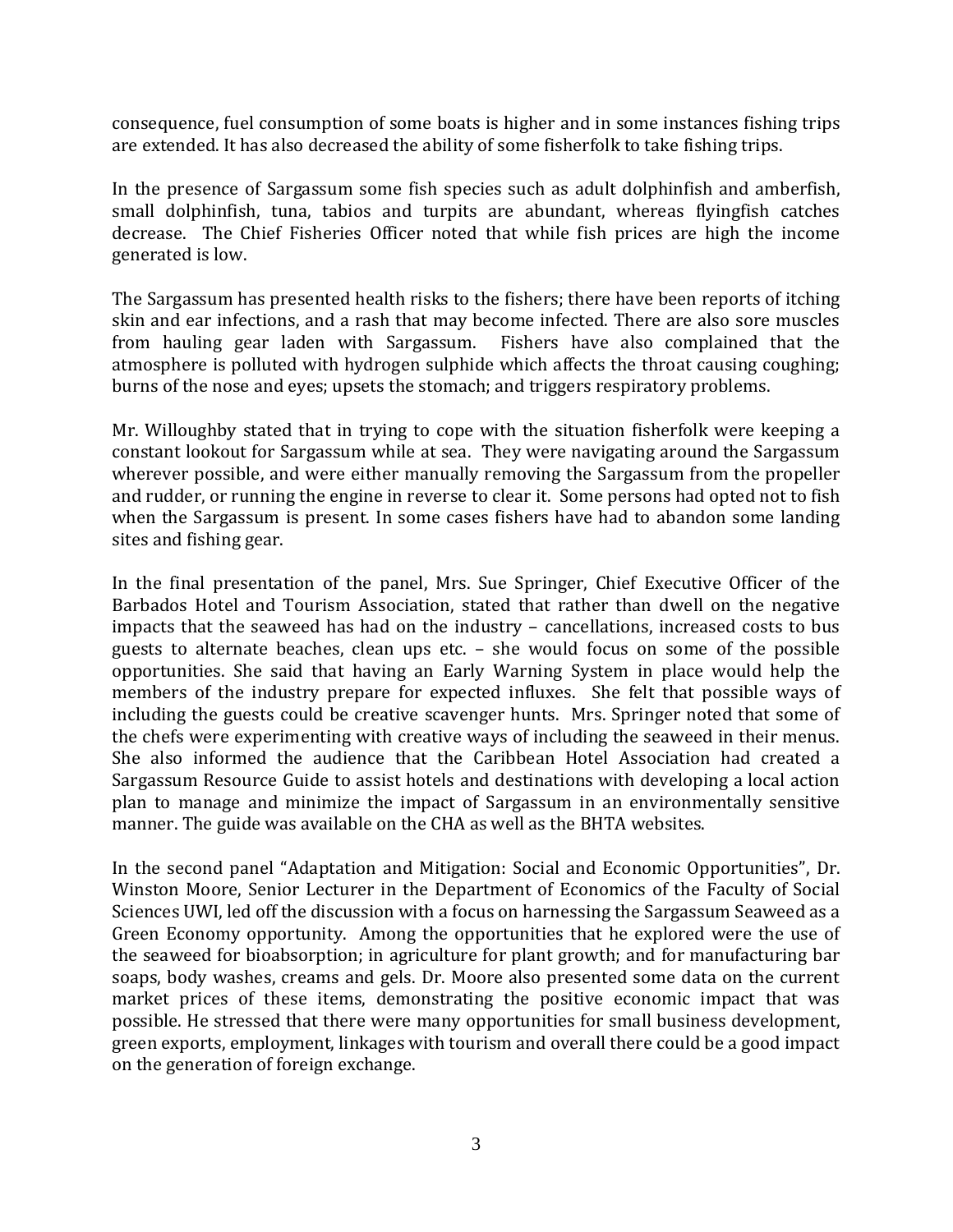Continuing the discussion of potential uses, Dr Bidyut Mohapatra, Lecturer in the Department of Biological and Chemical Sciences, in the Faculty of Science and Technology UWI, explained that the Sargassum could potentially be used for manufacturing nutraceuticals or functional food which is any food or food ingredient that may provide a health benefit. He indicated that benthic Sargassum species elsewhere have been consumed as nutraceuticals due to the presence of polyunsaturated fatty acids, dietary fibre, vitamins, alginate, fucoidan and other bioactive compounds. It could also be used for developing pharmaceuticals, e.g. it forms a gel in the acidic stomach and protects stomach mucosa. It also has applications in wastewater treatment. The alginate present in Sargassum opens up a wide range of possible options including use in food as a thickening and gelling agent; in textiles as a substrate of colour paste to print fabrics; in animal feed as a binder and thickening agent for pet and fish feed; in cosmetics as a thickener, moisture retainer and to retain the colour of lipstick on the lips' surface; and in welding rods as a binder of flux (temperature, oxygen and hydrogen).

Dr. Mohapatra said that there could also be microbial processing of Sargassum biomass into biofuels and that a metagenomics approach, could be taken in which all genome sequences from decomposing Sargassum biomass are non-selectively cloned into a single library. This would allow the study of genomes from both cultivable and uncultivable microorganisms and thereby accelerate the identification of novel genes with potential industrial applications, including biofuels.

In the final presentation of the Symposium, Mr Mark Hill, Chief Innovation Officer, Innogen Technologies Inc., and currently an M.Phil Student with the Sir Arthur Lewis Institute for and Social and Economic Studies, UWI presented some of the products that he has already developed from the Sargassum seaweed, as well as an innovative way of harvesting the weed from the nearshore area. Mr. Hill has conducted trials using horse drawn mechanisms for harvesting the weed and from the harvested weed he has successfully manufactured several different products including animal feed, fertilizer, flour, soap and chipboard. He also advocates eating of the seaweed, noting from personal experience the positive impacts it has had on his health.

In the afternoon session of the Symposium the participants were divided into seven roundtables on the following topics in relation to Sargassum:

| Roundtable One:   | Environmental research agenda - Oceanography and climate change     |
|-------------------|---------------------------------------------------------------------|
| Roundtable Two:   | Environmental research agenda - Ecology                             |
| Roundtable Three: | Product research and development - viable options to be explored re |
|                   | agriculture - feed, fertilizers                                     |
| Roundtable Four:  | Product research and development - viable options to be explored re |
|                   | pharmaceuticals, cosmetics and health products                      |
| Roundtable Five:  | Product research and development - viable options to be explored re |
|                   | alternative energy                                                  |
| Roundtable Six:   | Clean up and beach maintenance - research and development of        |
|                   | appropriate mechanisms                                              |